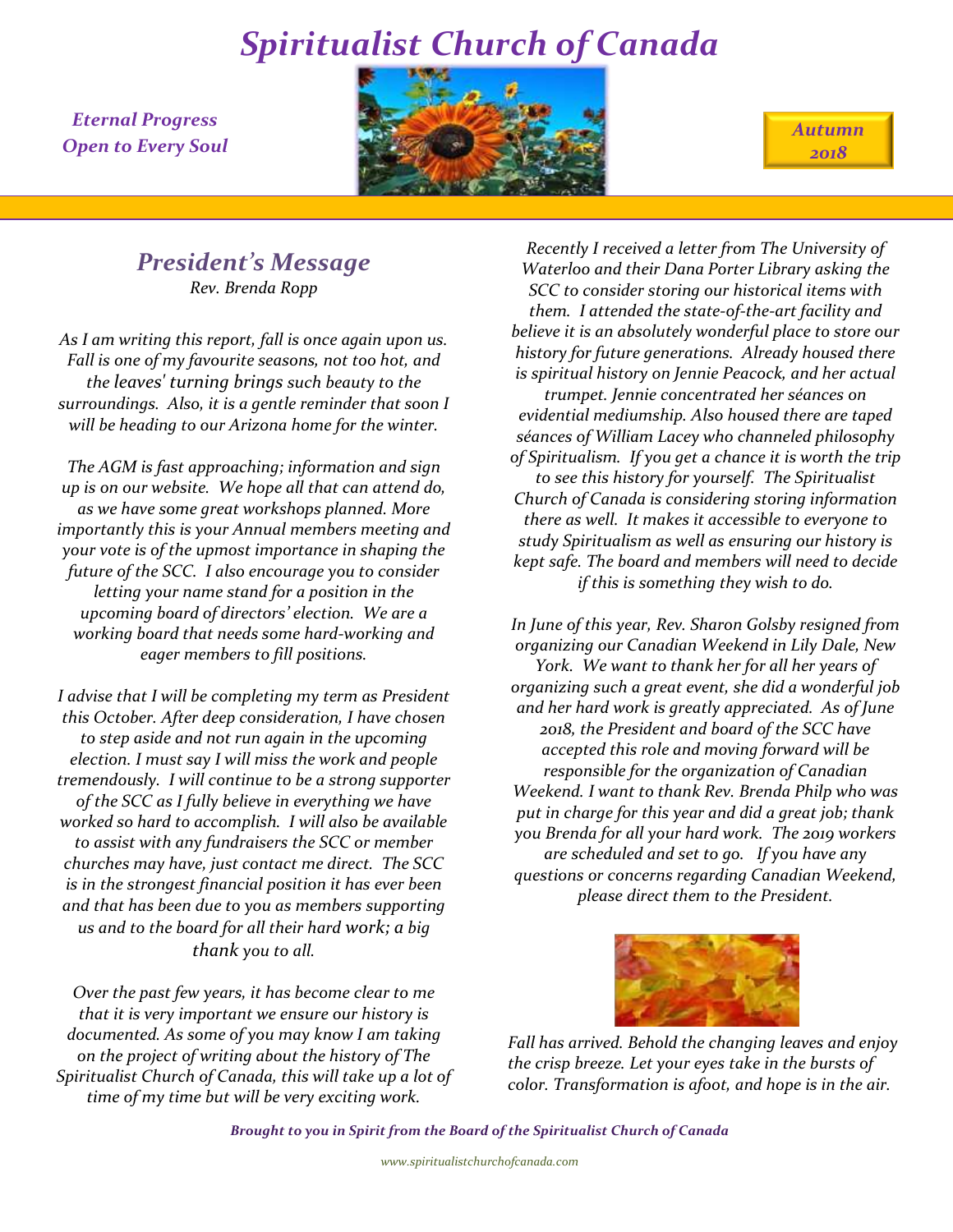*Eternal Progress Open to Every Soul*



*Autumn 2018*

## *Did you know?*

*Member churches may have different registrations. We will indicate on our website below their information if they are:*

*Non-Profit: A non-profit corporation is a legal entity separate from its members and directors formed for purposes other than generating a profit to be distributed to its members, directors or officers. While, a non-profit corporation can earn a profit, the profit must be used to further the goals of the corporation rather than to pay dividends to its membership. Non-profit corporations are formed pursuant to federal or provincial law. A non-profit corporation can be a church or church association, school, charity, medical provider, activity clubs, volunteer services organization, professional association, research institute, museum, or in some cases a sports association. Non-profit corporations must apply for charitable status to benefit from taxexempt status and to issue tax deductible receipts to donors.*

*Not For Profit: Difference Between Not for Profit and Non-Profit Organizations. There are many companies which conduct business without the purpose of gaining a profit for the owners or shareholders, however, not-for-profit organizations may include a membership roster which does directly benefit from the income of the organization. They cannot issue tax receipts.*

*Charity: Qualified charitable organizations include those operated exclusively for religious, charitable, scientific, literary or educational purposes, or for the prevention of cruelty to animals or children, or the development of amateur sports. The organization's purposes must be exclusively and legally charitable. Therefore, all the purposes of the charity must be charitable, not just most purposes. Canadian charities*  *can conduct charitable activities in Canada and abroad. A charity can issue tax receipts.*

*Business: is the activity of making one's living or making money by producing or buying and selling products. Simply put, it is "any activity or enterprise entered into for profit. It does not mean it is a company, a corporation, partnership, or has any such formal organization, but it can range from a street peddler to General Motors.*

*The Spiritualist Church of Canada is a non-profit organization with a registered charitable status and as such cannot assist a non-profit or business in a monetary sense. This means the SCC as a Charity cannot provide financial support or do joint fundraising events. We can only list and advertise for any organization types other than a charity.*

*It is legal for them to become members of the Spiritualist Church of Canada and we can support them with educational programs, board training and access to our forms, policies and by-laws.*

### *Inspirations*

*'When I am silent I fall into the place where everything is music' - Rumi*

*'People are drawn to the spiritual. It has a universal appeal' –Kathleen Battle*

*'there is a harmony in autumn, and a lustre in its sky, which through the summer is not heard or seen, as if could be, as if it had not been!' - Percy Bysshe Shelly* 

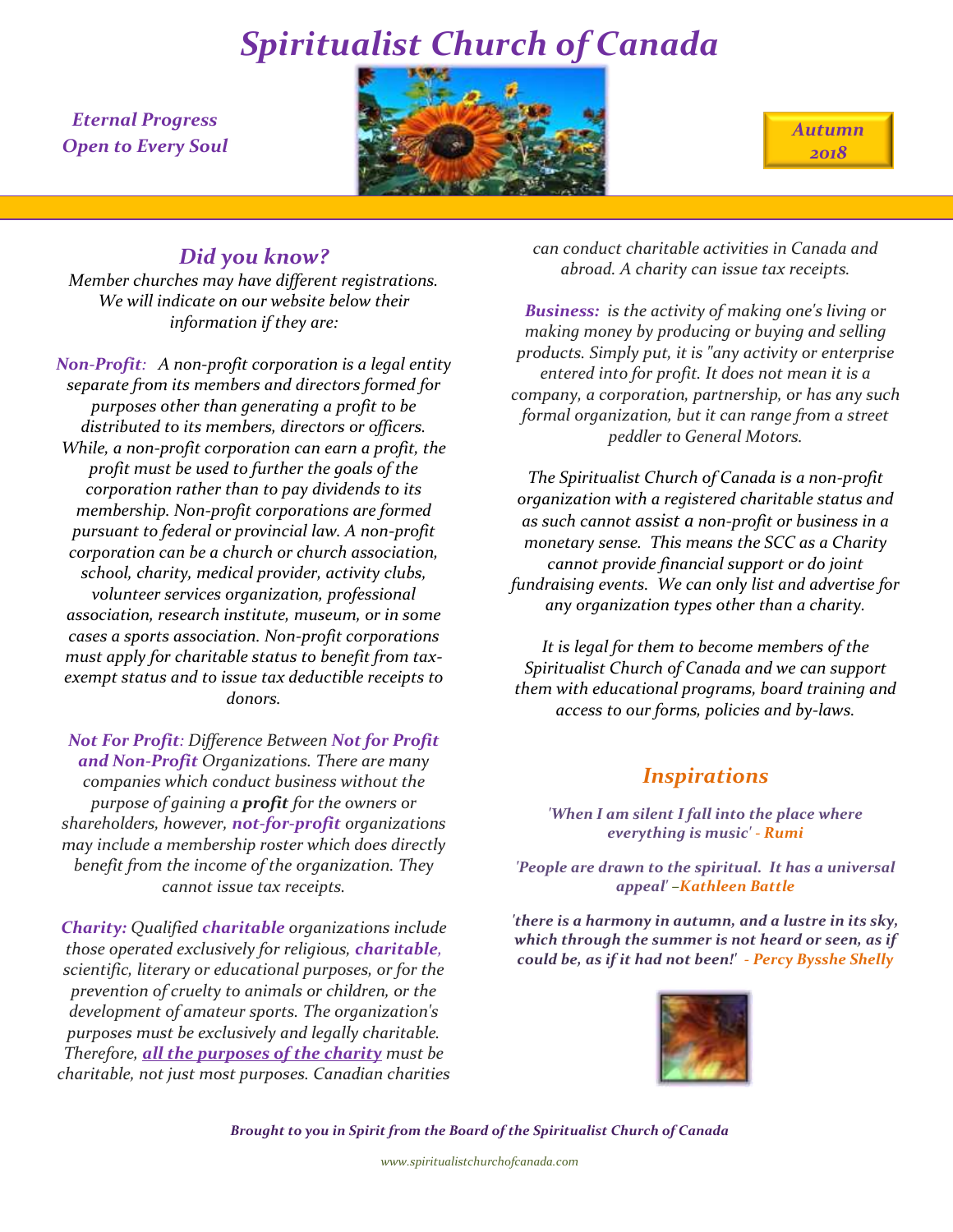*Eternal Progress Open to Every Soul*



*Autumn 2018*

## *Editor's Message*

*"Music is the easiest method of meditation. Whoever can let himself dissolve into music has no need to seek anything else to dissolve into." — Osho*

*I like this quote because it holds truth in its simplicity, in the meaning conveyed. You don't even have to ponder, overthink, and tax your brain to understand Osho's guidance here: music IS meditation & mediation IS music. It is of your mind, your heart and your soul, the music created within yourself is your meditation. I love it!*

*I used to think meditating was a mighty difficult undertaking. I'd lament that I couldn't clear my thoughts from my mind long enough to 'meditate', to breathe in the good and to breathe out the bad, to sit still in the oneness etc. etc. etc.*

*I practiced yoga in an exceedingly desultory fashion thinking this would aid in proper meditation. I spoke to all types of healers who gave me 'Let go and Let God' in many forms as they tried to heal my mind, body & soul; then years later, as though I woke up out of a bear like sleep, I realized, lying still as I woke each morning I was saying thank you for letting me be here another day, that's meditation. Gradually I incorporated some deep breathing and very simple yoga moves as I fell out of bed, but generally, that honestly held grateful attitude is my daily meditation. Now I meditate all of the time whenever & wherever I am, whether sitting quiet for 2 minutes at the office and saying thank you or listening to a myriad selection of musical compositions that may run me through a gamut of emotions and worlds travelled. Ah, such bliss.*

*This edition finds us in the beginning days of the colours of Autumn when, for most of us, it's a fullthrottle move forward in our daily lives and, for a few of us it is a beginning of a gentleness towards* 

*ourselves, maybe this year we can make the gentleness a majority? It is the beginning of a sloughing off in preparation for the harvesting of all we've learned and enjoyed throughout Spring & Summer, essentially a good time for meditation.*

*Create that music/meditation playlist that is unique to you. Turn up the turntable, listen to the susurration of the autumn leaves or sing out loud above all, keep your meditation and music flowing!*

*Check out the upcoming events in the Spiritualist community and the latest recommended reading to aid in your meditation endeavours.*

 *We hope that you will enjoy this edition; if there is something you'd like featured, to comment upon, or to share something of your own contact us on: [newsletter@spiritualistchurchofcanada.com](mailto:newsletter@spiritualistchurchofcanada.com)*

*Peace, love and patchiness in Spirit- Stevie*

## *Autumn Equinox*

*Well, it officially arrives, 22nd September 10pm...ish; are you ready for the changes?! No humid days and cooler evenings. Both Northern and Southern hemispheres will experience an equal amount of daylight.* 

*Enjoy the last 'long' day of light for 2018, walk in a park and note the amount of green by next week we'll see the brilliant hued leaves on our walks. The grass seems to expel a distinctly vibrant aroma as it fades away encouraging you to sit on the nearest bench and quietly create and enjoy a peaceful space for you. Lovely.*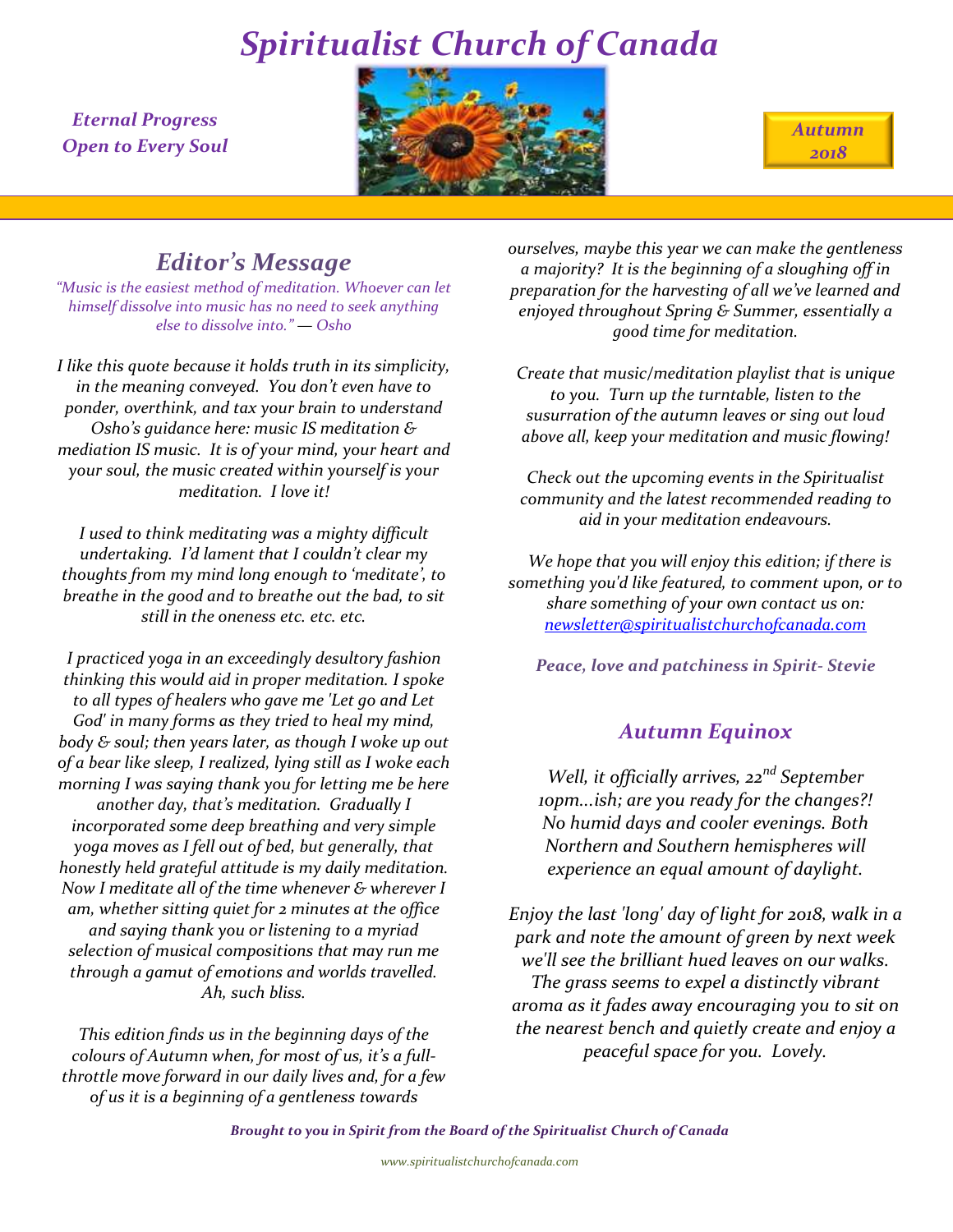*Eternal Progress Open to Every Soul*







*Spirit's Reading Corner*

*Meditation Grace Cooke with White Eagle's Guidance Adapted review*

*Aimed at beginners in the art of meditation; the first part consists of information about meditation and a "how to" guide to meditation. The second part consists of meditations on different themes, intertwined with valuable information imparted by White Eagle.*

*The concept of creative imagination or visualization is emphasized in the book; however, without using creative imagination, one can still achieve a sense of peace through meditation.* 

*As White Eagle says, "May you patiently pursue your path; you will surely get there, and you will know the joy of life, for the mists will clear and happiness will be your crown."*

*'Meditation' is a practical and inspiring book, a spiritual classic, and a must-have for anyone on a spiritual path, or simply wanting to find some peace within through the practice of meditation.*



## *Spiritualist History*

*Several Canadian Spiritualist churches were incorporated under provincial charters after the Great War:*

> *25 September 1918 East Hamilton Spiritual Church*

*18 November 1919 Riverdale Spiritualist Church*

*18 November 1920 Calgary First Spiritualist Church* 

### *16 September 1939*

*Open Door Spiritualist Church, Victoria, BC was established with Rev. Walter Holder presiding as pastor*

### *October 1951*

*23rd National Spiritualist's Assn Convention 308 members in 18 branch churches across Canada with 28 ordained ministers in membership*

#### *7 November 1915*

*Reverend L. Reese, BD, gave her first lecture at Victoria's Divine Psychic Society as an ordained minister* 

*"Every morning . . . I saw visions of the most beautiful places… Walking about were people who looked radiantly happy…every movement, gesture and expression suggested in an indefinable and yet positive way a condition of deep happiness, a state of quiet ecstasy." Gladys Osborne Leonard*